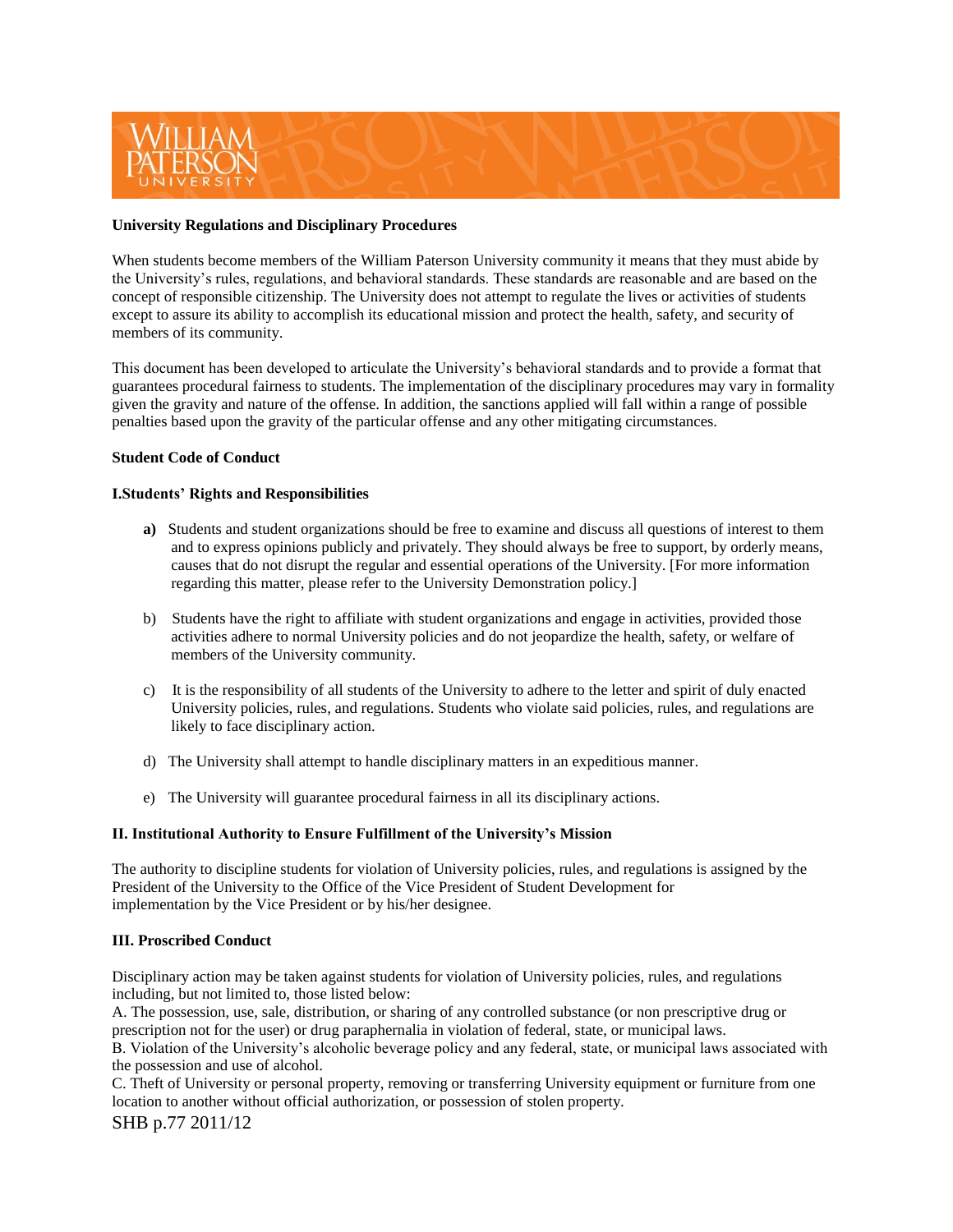D. Any attempt to defraud the University or member of the University community.

E. Causing damage to University premises or property.

F. Misuse of, or tampering with, any electrical system, wiring, telephone service, fire safety equipment or other security devices, or the violation of University policy pertaining thereto.

G. Unauthorized entry into any University building or office.

H. Violation of published rules governing residence halls.

I. Possession or use of firearms or weapons of any kind or description.

J. Possession of fireworks or other combustible materials.

K. Failure to comply with directives issued by representatives of the University when they are acting in their official capacities.

L. Assault, physical abuse, verbal abuse, threats, intimidation, harassment, coercion and/or other conduct that threatens or endangers the health or safety of any person.

M. Disorderly conduct, which is behavior that annoys, alarms, or is disruptive of normal University business or activity.

N. Intentionally or recklessly interfering with normal University business or University sponsored activities, including, but not limited to, invited speakers, studying, teaching, research, University administration, or fire, police, or emergency services.

O. Intentionally initiating or causing to be initiated any false report, warning, threat of fire, explosion, or other emergency.

P. Intentionally furnishing false information to the University or to a University official verbally or in writing.

Q. Forgery, alteration, or unauthorized use of any University documents or instruments of identification.

R. All forms of academic dishonesty, including cheating, fabrication, facilitating academic dishonesty such as purchasing or sale of research papers, and plagiarism. (Students charged with a violation of this section of the Code will be subject to the procedures outlined in the separate policy on *Academic Integrity.*)

S. Hazing, including organizing, engaging in, facilitating, or promoting any conduct that places or may place another person in danger of bodily harm or serious psychological distress. Hazing and aggravated hazing are crimes under the provisions of Title 2C of the State of New Jersey. Subsequent changes in those laws will be automatically included in this Code upon their adoption by the State Legislature.

T. Computer misuse, including but not limited to, hardware theft or fraud, duplicating copy protected software, unauthorized access, subverting restrictions, and plagiarizing class programs. (Specific rules governing the use of computers and computer labs on campus are developed and distributed by Instruction Research and Technology. Violations of such rules will be construed as violations of this section of the Code of Conduct.)

U. Unwanted sexual interactions, including verbal and physical acts or threats.

V. Violations of local, state, or federal law on University property, or off campus when such violation has an adverse effect upon the University or upon individual members of the University community.

W. Any other action by a student or recognized student group on or off campus that, in the judgment of University officials, has an adverse effect on the University.

X. Generally, violations of rules and regulations in the residence halls will be processed by the Department of Residence Life. However, violations that occur in the residence halls that could result in suspension or expulsion will be adjudicated through the Office of the Vice President of Student Development.

# **IV. Interim Suspension**

Students can be suspended from the University, on an interim basis, if they are deemed to be a clear and present danger to either themselves or the University community by the Vice President of Student Development or designee. In such cases, a hearing will be scheduled within five business days to determine whether the interim suspension should be lifted or remain pending final adjudication.

A student may be accountable to both civil authorities and the University for acts that violate the law and the Student Code of Conduct. Disciplinary action at the University will normally proceed during the pending criminal proceedings and will not be subject to challenge on the grounds that pending criminal charges involving the same incident have been postponed, dismissed, or reduced. The University reserves the right to reach its own determination on violations of this code unaffected by the outcome of any civil or criminal proceedings.

SHB p.77 2011/12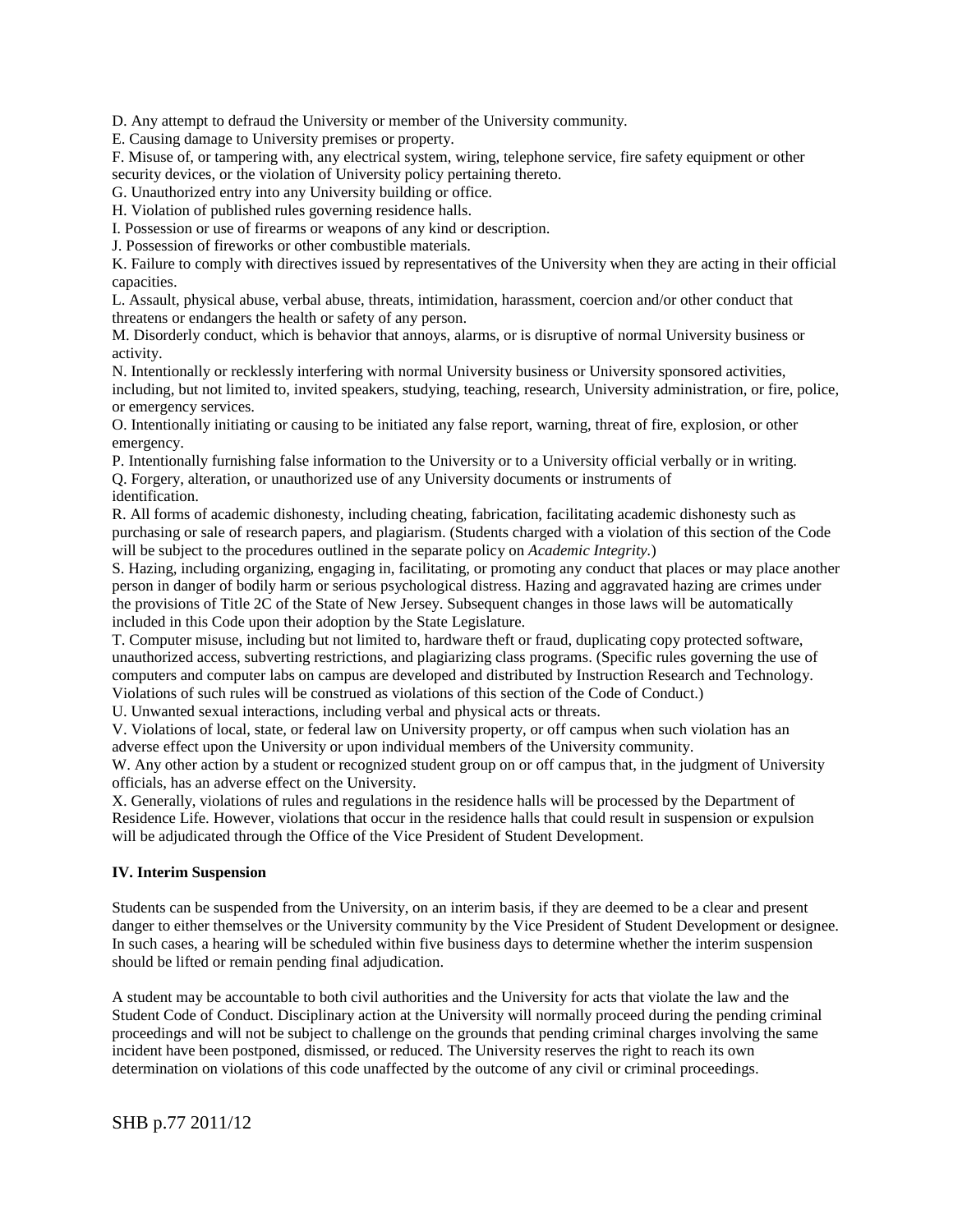## **V. Due Process and Disciplinary Procedures**

It has been recognized that due process in higher education disciplinary matters does not parallel the requirements of due process in a court of law. However, the University ensures that fundamental requirements of due process in all disciplinary matters will be implemented. These requirements are:

- 1. Written notification of charges and possible penalties within a reasonable time period.
- 2. The opportunity either to have a hearing on the charges or waive the right to a hearing and accept the penalties to be imposed.
- 3. Written notification of the time, place, and date of hearing at least three business days in advance.
- 4. The opportunity to present evidence and witnesses.
- 5. Written notification of findings and sanction or penalties imposed.
- 6. Written notification of an appeal process.

Charges may be brought by any member of the University community or by the University itself. When charges are brought against a student for violation of University policies, rules, or regulations, the following procedures will be in effect:

1. Charges must be in writing and submitted to the Office of the Vice President of Student Development . Charges related to incidents that occur in residence halls must be submitted to the Department of Residence Life.

2. Any charge should be filed as soon as possible after an incident takes place, preferably within one week's time. 3. When the allegations of a given case are deemed serious, and/or may have a significant impact on the overall campus community, the Office of the Vice President of Student Development reserves the right to convene the University Hearing Board to address the issue. Cases that are serious enough to warrant suspension or expulsion are required to be heard by the University Hearing Board .

4. Alleged violations that are not deemed serious enough to warrant suspension or expulsion may be handled by the Vice President of Student Development's designee.

## **Cases Addressed by a Designee of the Vice President of Student Development**

1. Upon receipt of a charge or charges against a student, the alleged violator of the Code of Conduct will be sent a letter of notification. This letter will list the specific charge(s) against the student, as well as the date and time to attend a pre hearing investigation meeting. At the meeting, the student will be given an explanation of the disciplinary process and will be provided with all the evidence to be used against him/her at a hearing.

2. The student will be apprised of the date and time of the hearing.

3 The student will be notified of the right to bring witnesses to the hearing who may have direct knowledge of the alleged infraction.

4. The student will be informed that he/she has the right to waive the hearing. If the student chooses to exercise this right, he/she must do so in writing, notifying the hearing officer whether or not he/she is taking responsibility for the infraction. At that time, the hearing officer will conduct an investigation,

render a decision, and impose a sanction if one is deemed appropriate. The student will receive, in writing, the outcome of the investigation and the matter is then considered closed.

5. Failure to attend the hearing without prior notification automatically waives the student's right to participate in the hearing process. The investigation will proceed without the input of the student.

6. Upon completion of a full investigation and after all hearings have been conducted, the student or students who have been charged will receive a letter to notify them of the outcome. This outcome is not subject to appeal.

### **Cases Addressed by the University Hearing Board**

1. Upon receipt of serious charges to be brought before the University Hearing Board, the Vice President of Student Development or designee will direct, in writing, the student being charged to appear at a specified time and place to attend a pre hearing investigation meeting. The student will receive written, detailed charges of alleged violations of the Code of Conduct. The student will also receive a copy of the evidence

that will be used against him/her in a hearing. The student will have the opportunity to give additional information that may be presented to the University Hearing Board for review during the hearing.

2. After the meeting, the student will be sent written notification of the following information:

a) the time and place of the hearing

b) specific charges against the student

SHB p.77 2011/12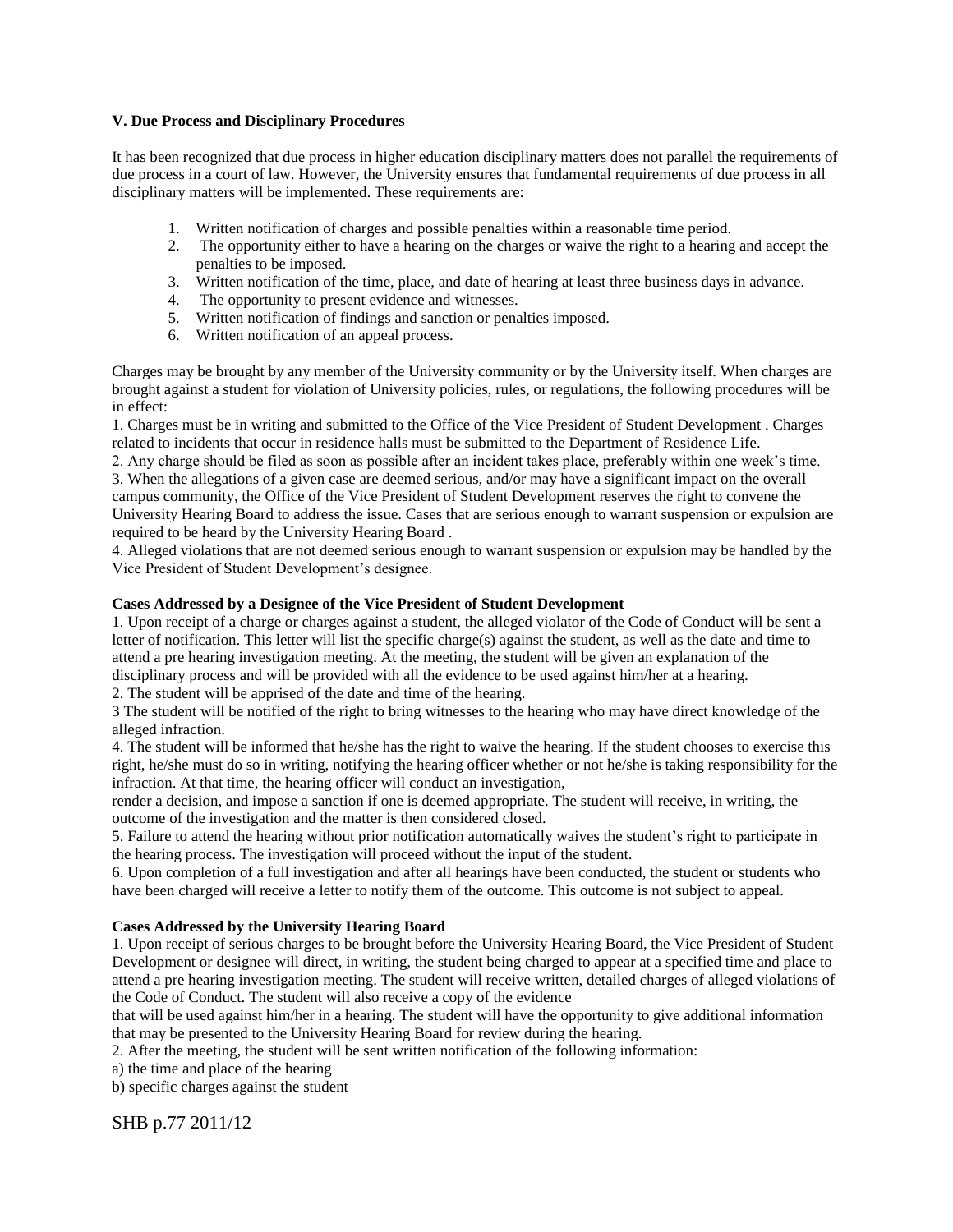c) the right to have witnesses

d) the right to have an advisor

e) the right to present evidence

f) the names of others who will be present at the hearing (if known)

g) the name and title of the hearing officer

h) the name of the complainant

i) a description of the hearing process.

3. The hearing conducted by the University Hearing Board will be closed except to those directly involved in the case.

4. Both the complainant and the accused have the right to be assisted by an advisor of their choice. An advisor may assist the accused student in the preparation of his/her defense and an advisor may help provide support to a complainant. However, the advisor is neither permitted to question witnesses nor directly participate in the hearing. 5. An audio taped record of the hearing is made and kept by the Office of the Vice President of Student Development. All conversations of the University Hearing Board are confidential.

6. The University Hearing Board will consist of a non-voting Hearing officer and five (5) voting Board members. 7. The University Hearing Board process is printed under a separate cover and provided to all people involved in a hearing.

#### **The University Hearing Board's Determination**

The University Hearing Board's determination shall be based on the preponderance of evidence in the case. The question before the hearing board will be whether it is more likely than not that the accused student violated the Code of Conduct. The University Hearing Board will make the final determination of whether a student is held responsible or not responsible for violating the Code of Conduct. The Office of the Vice President of Student Development, acting on behalf of the University Hearing Board, shall

inform the accused student of the final outcome of the hearing, the sanction(s) imposed by the University Hearing Board, and the appeal process. The Vice President of Student Development serves as the appellate arm of the University judicial process.

#### **The Appeal Process**

The appeal process can only be implemented in cases where the outcome has resulted in **Suspension** or **Expulsion**. The accused student has three (3) business days from the date he or she was informed of the University Hearing Board's decision to file a written appeal to the Vice President of Student Development. The grounds for appeal may only be for one or more of the following reasons:

a) Severity of the sanction

b) Procedural error/violation of due process protections

c) New evidence that was not known to the University Hearing Board at the time of its deliberation. The Vice President will review the appeal exclusively on these grounds.

#### **Modification of the Code of Conduct**

The Code of Conduct may be amended from time to time. If a change is made, students will be notified through a variety of methods of communication. Copies of the revised code will be available in the Office of the Vice President of Student Development

#### **VI. Sanctions**

The following sanctions may be imposed for violations of the Code of Conduct. All result in written notifications being placed in the student's disciplinary file, either in the Office of the Vice President of Student Development or in the Office of Residence Life.

**1. Official Warning** — The student receives notification from the Vice President of Student Development or designee, indicating that a violation of the Code of Conduct has occurred and warning that subsequent violation may be treated more seriously.

**2. Campus Life Probation** – A defined period of time whereby any registered student is given an opportunity to modify his or her behavior or risk more severe sanctions. Any subsequent violation of the Code of Conduct, while on Campus Life Probation, will result in further disciplinary action.

**3. Disciplinary Probation** — A student on disciplinary probation is no longer in good standing with the University. He or she cannot be a member of recognized student organizations, serve as a representative of the University, or participate in intramural, club, or intercollegiate sports for a period of time. [The minimum time is one semester.

SHB p.77 2011/12